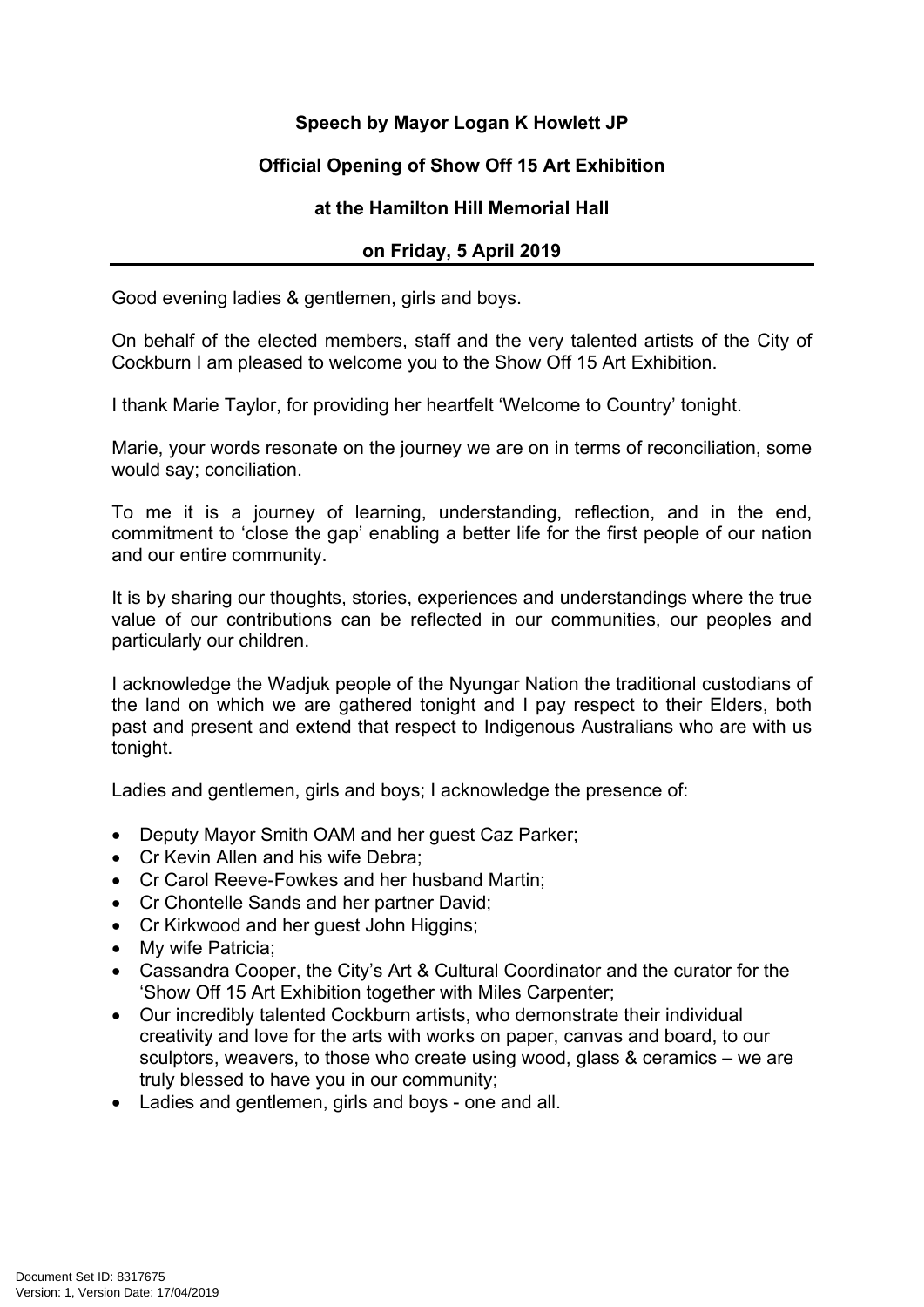Some of you will know that the City of Cockburn staged the first Show Off exhibition in 2003 with the sole intention of 'showing off' to the broader community that Cockburn is the place artists are choosing to live.

Since then, the event has captured the heart of local artists, both established and new and continues to grow in terms of the number of artists, the number and variety of exhibits, and importantly, its stature in the Cockburn community.

The exhibitions started in the former Civic Centre which is now the Cockburn Seniors Centre with less than thirty artists.

This venue has become the City's art and cultural centre with the ability to host exhibitions, performances and all manner of art and cultural activities.

The established artists who live in Cockburn have increased their profile over the years taking every opportunity to exhibit their works.

Many of them participated in the first Show Off exhibition and we welcome them back again as we do the new artists in this year's exhibition.

Artists are important members of a community because of their ability to see and capture moments, to portray the stories of our world visually and provide for others to see and relate to these images.

This year there are 65 artists participating in Show Off 15.

We look forward to seeing the new works of all our artists who range from some of WA's best known and well respected artists along with new upcoming and emerging artists all exhibiting together and all proudly Cockburn residents.

Nine are first time exhibitors with each bringing some very traditional styles along with some bright, colourful and fun works.

This year's artists are exhibiting works on paper, canvas, board, sculptural pieces, glass, stone, silk, ceramics, traditional, contemporary and everything in between.

*Exhibitions such as this are not possible* without the dreams of individuals backed up by hard work and persistence.

Cassandra Cooper, the City's Art & Cultural Coordinator and the curator for the Show Off 15 Art Exhibition has again worked diligently behind the scenes to ensure the success of tonight's exhibition.

Cassandra has been ably supported in the curator's role by Miles Carpenter and we thank him for his continued contribution to the Arts in Cockburn and further afield.